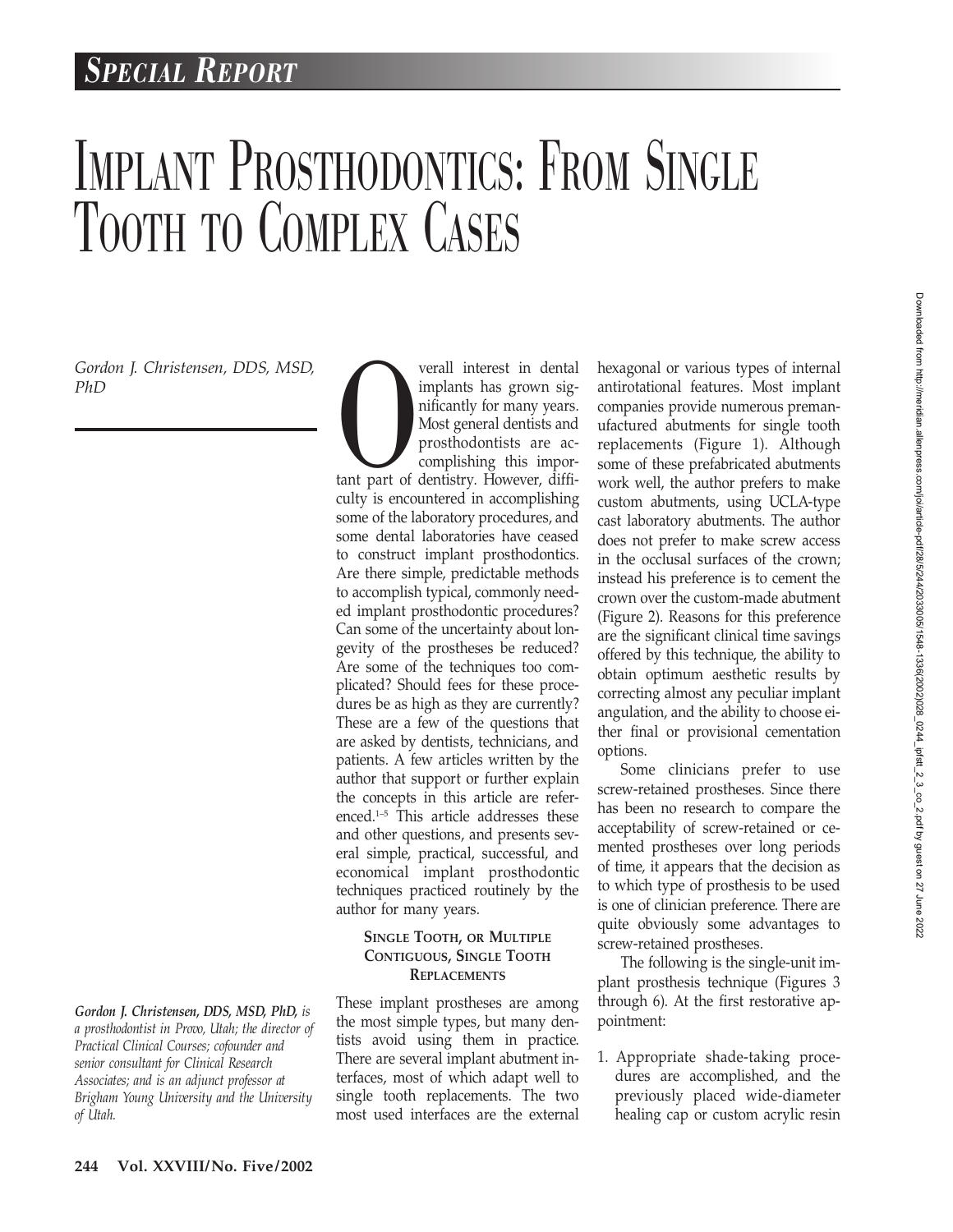

FIGURES 1–6. FIGURE 1. Typical manufacturer's prefabricated abutment. FIGURE 2. Custom-made cast abutment. FIGURE 3. Implants placed by author in areas 7 and 10. FIGURE 4. Custom-made abutments placed on implants. FIGURE 5. Crowns cemented over abutments. FIGURE 6. Satisfied, beautiful patient.

provisional restoration is removed from the implant.

- 2. An appropriate transfer coping is placed on the implant and evaluated for adequate fit. If the implant is in proper alignment with the natural teeth, a closed impression tray is used. If the implant is  $15^{\circ}$  or more from the alignment of the natural teeth, an open impression tray is used so the transfer coping can be unscrewed and removed with the impression.
- 3. An impression is made in addition to reaction silicone in a Dentsply light-curing triad tray using heavy body material around the transfer coping and medium body for the remainder of the full arch impression.
- 4. The healing cap or resin provisional is replaced, and the patient is dismissed. This entire appointment requires only a few minutes.

At the second restorative appointment:

1. The healing cap is removed, and the custom abutment is placed on the implant and evaluated for fit and anatomical acceptability.

- 2. The crown is placed over the abutment and evaluated.
- 3. Changes are made in the crown if necessary.
- 4. The abutment is seated onto the implant using either sealer only (Omnibond from Attachments International, San Mateo, Calif) or thin film thickness resin cement (Panavia F from Kuraray). The screw is torqued to a level considered appropriate, usually 30 Ncm.
- 5. The crown is seated over the abutment with *one* of the following procedures: (1) cotton is placed in the open coronal end of the abutment, and provisional cement such as Tempbond (Kerr, Orange, Calif) or Improv (Nobel Biocare, Yorba Linda, Calif) is used for cementation; (2) final cementation is accomplished with a thin film thickness resin cement, such as Panavia F.

When the prosthesis is cemented with a final resin cement, it is desirable to use a piece of floss, placing it deeply subgingival and moving it facial-lingually to remove any excess cement that has exuded from the marginal area. Radiography of the prosthesis after the cementation is necessary to see if any of the cement has been retained. The entire cementation procedure for a crown that does not require significant color or contour modification lasts a few minutes.

In the event that there appears to be little or no potential for removal of the prosthesis, the author prefers to use final cementation. However, if the bone is at all questionable, the periodontal condition may require further treatment, or the prosthesis or implant are suspect in any other manner, then provisional cementation is desirable.

Single tooth implant prostheses accomplished in the manner described are simple both clinically and in the laboratory. The author has had nearly 100% success with the described technique over a period of up to 10 years.

### **SEVERAL-UNIT IMPLANT-SUPPORTED FIXED PROSTHESES**

Depending on the situation, either the custom abutment technique described above or manufacturer abutments cemented or screwed to the implants are used. A typical fixed prosthodontic clinical procedure can be used (Figures 7 through 9).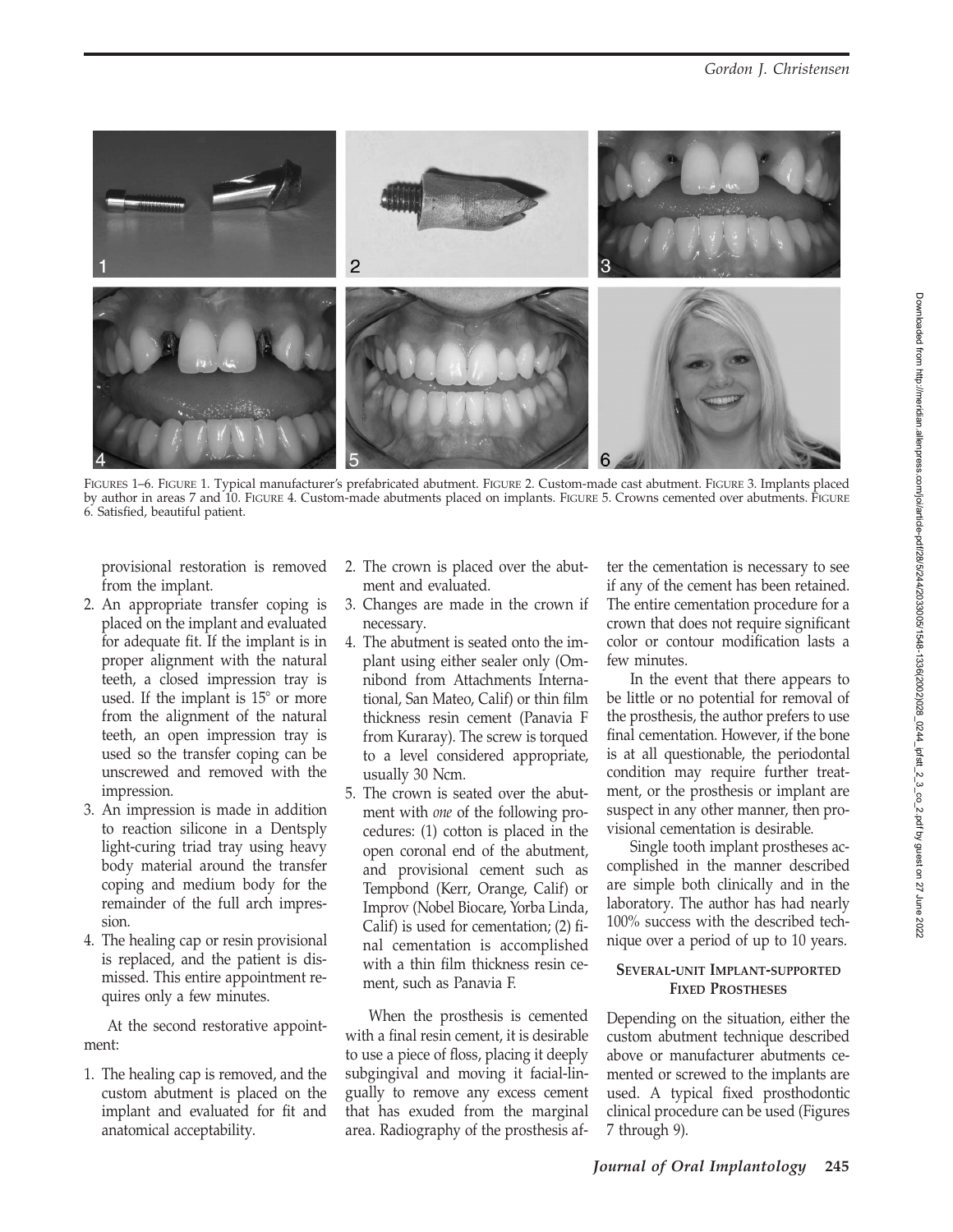#### IMPLANT PROSTHODONTICS



FIGURES 7–12. FIGURE 7. Implants with manufacturer prefabricated abutments ready for conventional fixed prosthodontic impressions. FIGURE 8. Implant prosthesis in laboratory. FIGURE 9. Cemented implant prosthesis. FIGURE 10. Implants placed in areas 22 and 27 with small spherical abutments. FIGURE 11. Completed dentures. FIGURE 12. Satisfied patient with good denture stability.

Although some dentists prefer the standard fixed prosthodontic technique, the author has found that using the conventional fixed prosthodontic technique requires more clinical time and effort than the custom abutment technique. The reasons for the greater time involvement are the necessity to modify the abutments, use cords, make a typical impression, and contend with the blood and uncertainties of a standard fixed prosthodontic procedure. Fixed prostheses can be constructed simply and easily using either laboratory-formed abutments or manufacturer abutments.

## **IMPLANT AND SOFT TISSUE–SUPPORTED REMOVABLE COMPLETE DENTURES**

The author's first clinical recommendation to patients with an edentulous mandible is for the placement of 2 implants with small spheres on them and O-ring attachments in the denture. Even patients with minimal income can afford this significant upgrade from complete conventional dentures if you can influence them to spend the additional money for the 2 necessary implants. The technique follows (Figures 10 through 12):

- 1. Implants are placed in the mandibular canine areas. The type of implant is the choice of the clinician. The implants are allowed to integrate into bone for up to 4 months. Although early loading of implants has acceptability in good bone, the author still prefers to let the implants settle for a few months before they are loaded.
- 2. Small spheres are placed on the implants. My preference is the O-ring attachment (Attachments International). These small spheres can be obtained for almost all popular implants.
- 3. The diagnostic cast is blocked out where the implants are located. A typical custom tray similar to those used for complete dentures is made from Dentsply triad tray material.
- 4. A complete denture impression is made in polyether (Permadyne, 3M ESPE, St Paul, Minn). Heavy body material is used as a preliminary final impression, and regular body is used for a subsequent final wash

impression. Before the final impression, a small amount of heavy-bodied material is placed around the implants to provide stability for analog placement.

- 5. The impression is poured in the standard manner in conventional dental stone or moderate-strength density stone.
- 6. Denture construction is accomplished in the normal manner, except that small copings that hold the rubber retentive washers are processed into the appropriate locations in the denture.
- 7. When seating the denture, about 1 mm of resin is removed from the denture base internally within the most coronal portion of the well that houses the sphere. This space allows up and down flexibility in the denture and reduces stress on the implants.
- 8. Occlusion is adjusted. Fit to soft tissue is corrected if necessary. The rubber O-rings are placed in their holders, and the denture is ready to be delivered to the patient.

Over the course of 15 years, the au-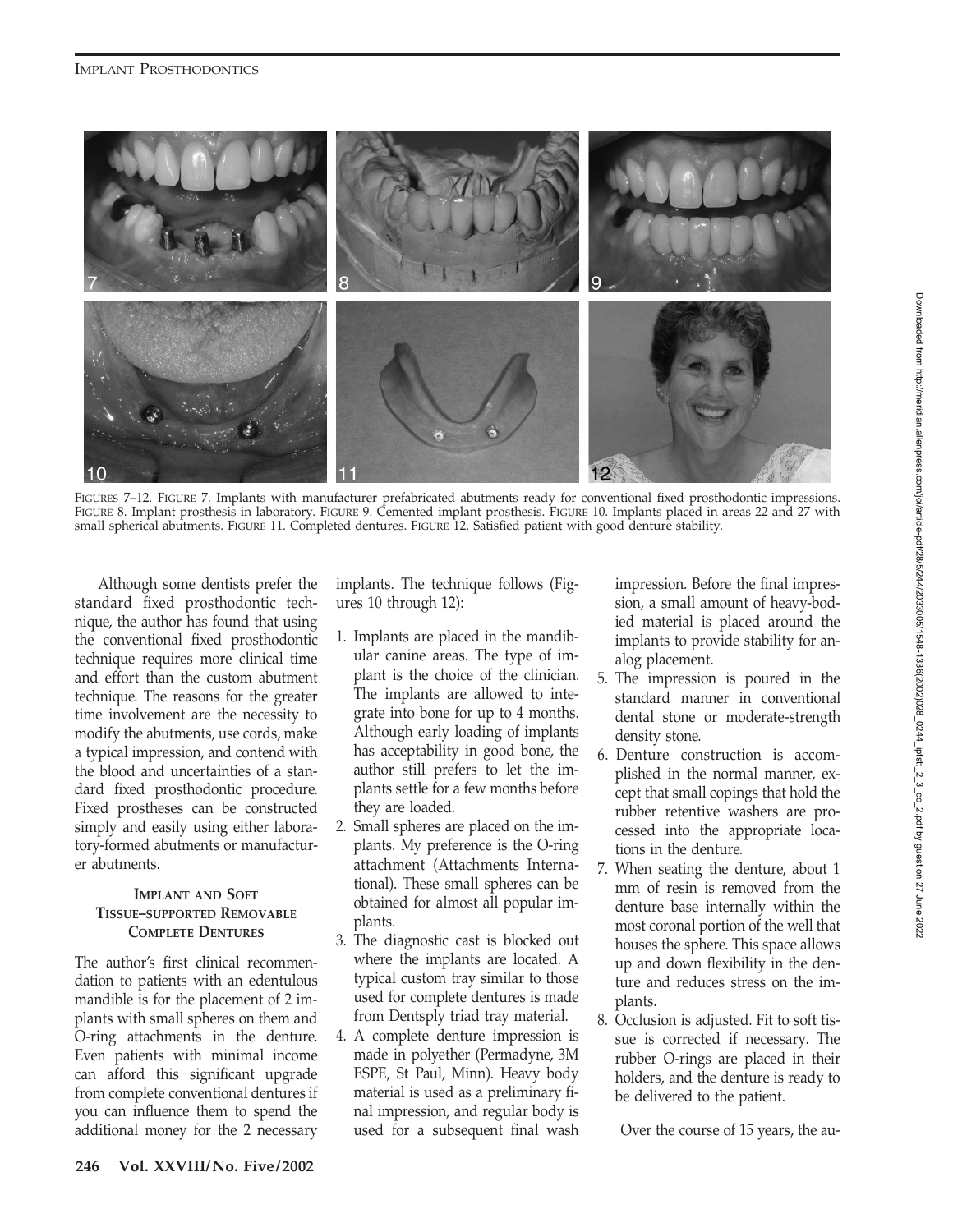

FIGURES 13–16. FIGURE 13. Patient with 4 implants and bar constructed to support denture. FIGURE 14. Denture with gold alloy clips processed into it. FIGURE 15. Implants placed in maxillary arch. FIGURE 16. Hybrid fixed-detachable prosthesis constructed for the patient.

thor has delivered hundreds of these dentures to patients, many of whom have been near–dental cripples. The acceptance has been excellent, and the longevity of the prostheses has been far more than anticipated. Standard low-wear denture teeth wear out in about 8 to 10 years, and the inexpensive O-rings wear out in about 6 to 18 months. These implant-supported prostheses have been highly acceptable, life-changing procedures in the author's practice.

# **IMPLANT-SUPPORTED REMOVABLE COMPLETE DENTURES**

The author's favorite type of implantsupported prosthesis for edentulous jaws is the ''bar and clip''–supported removable prosthesis (Figures 13 and 14). The following is the technique for bar and clip-supported removable complete dentures:

- 1. A minimum of 2, or an optimum of 3 or 4, implants are placed in the jaw in appropriate locations and allowed to integrate into bone for 4 to 6 months.
- 2. The implants are exposed, and the soft tissue is allowed to heal.
- 3. Transfer copings are placed on the implants.
- 4. An impression is made in addition reaction silicone in a custom Dentsply triad tray (Dentsply, York, Pa). A closed or open tray is used depending on the parallelism of the implants.
- 5. A bar is made of noble (high palladium) or high noble (type 4 gold alloy).
- 6. The bar is fitted to the implants and an impression of the bar and the surrounding soft tissue is made in addition reaction silicone.
- 7. The denture is set up and tried prior to its fabrication. The denture is constructed, incorporating small metal clips (Attachments International, San Mateo, Calif), which engage the bar and offer retention and support during chewing.

These types of dentures are the author's favorite treatment for edentulous jaws because they are simple to construct, less expensive than fixed-detachable hybrid dentures, easily repairable, and allow an optimum aesthetic result.

### **FIXED-DETACHABLE COMPLETE HYBRID PROSTHESES**

These types of prostheses are similar to the original Branemark prostheses,

although the concept has been modified and upgraded many times since the original design. For some patients, these prostheses are excellent. However, the aesthetic result is often compromised to allow accessibility for optimum oral hygiene. Advantages are that they feel similar to natural teeth and that the patient may chew almost anything without difficulty (Figures 15 and 16).

The following is the technique for the hybrid prosthesis:

- 1. Place at least 5 or 6 implants per arch, although some prefer to place 8 or more to allow for potential implant failure. It has been my experience that 6 well-placed implants are sufficient for most complete arch prostheses.
- 2. Allow the implants to integrate.
- 3. Place appropriate transfer copings and make an impression in addition reaction silicone in a custom Dentsply triad tray.
- 4. Make a metal understructure in noble (high palladium) or type 4 fixed prosthodontic gold alloy.
- 5. Try on the framework and evaluate the fit to the implants.
- 6. Accomplish a centric jaw relationship.